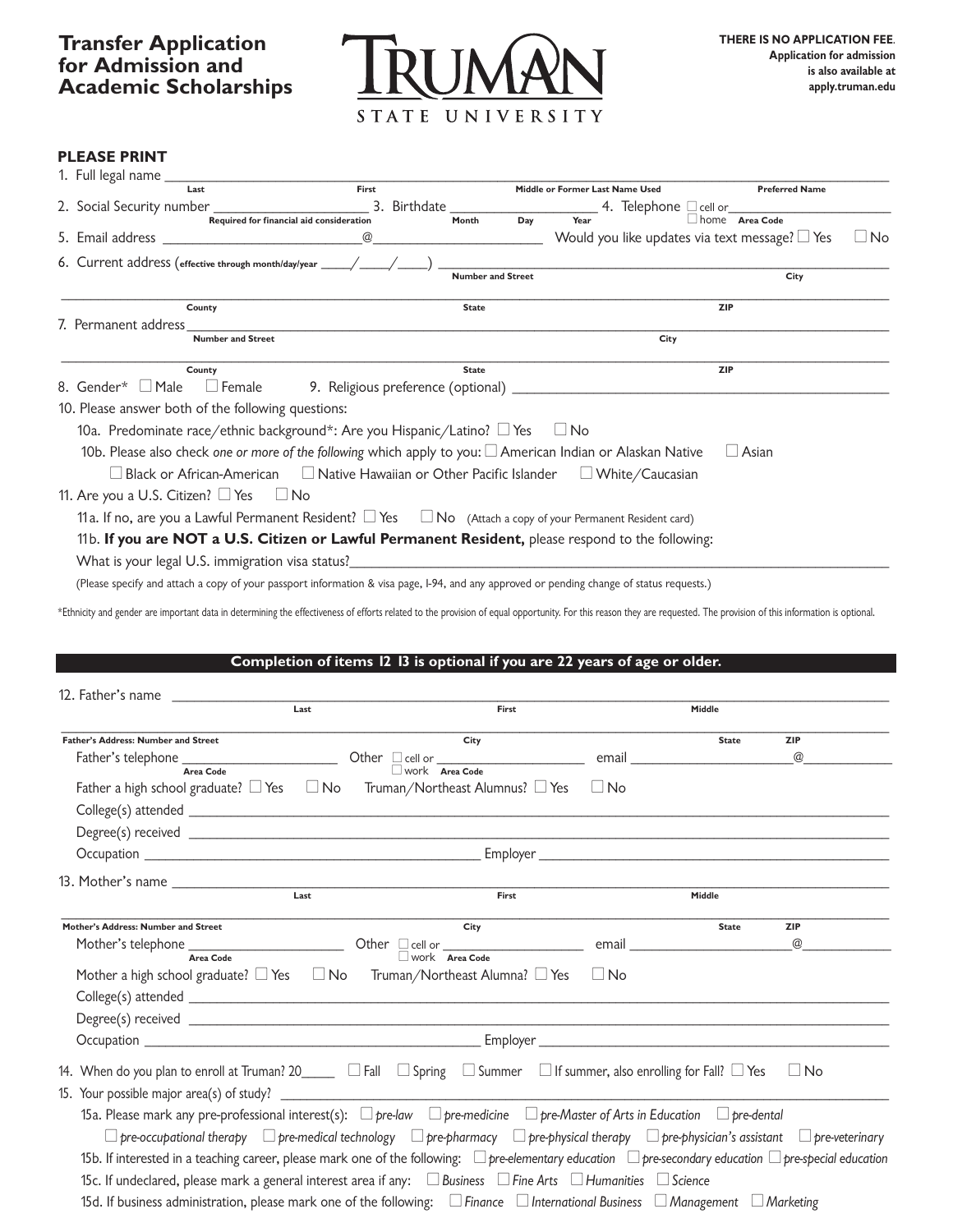16. Please list any siblings who currently attend or have attended Truman State University.

|                                                                                                                                                                                                                                                                                                                                                                                                                                                                                |                                                                                                                                                                                                                                 |                  | Previously Enrolled □ Currently Enrolled             |
|--------------------------------------------------------------------------------------------------------------------------------------------------------------------------------------------------------------------------------------------------------------------------------------------------------------------------------------------------------------------------------------------------------------------------------------------------------------------------------|---------------------------------------------------------------------------------------------------------------------------------------------------------------------------------------------------------------------------------|------------------|------------------------------------------------------|
|                                                                                                                                                                                                                                                                                                                                                                                                                                                                                | Relationship<br>expansion of the state of the state of the state of the state of the state of the state of the state of the state of the state of the state of the state of the state of the state of the state of the state of |                  | $\Box$ Previously Enrolled $\Box$ Currently Enrolled |
| Name                                                                                                                                                                                                                                                                                                                                                                                                                                                                           |                                                                                                                                                                                                                                 |                  | $\Box$ Previously Enrolled $\Box$ Currently Enrolled |
| 17. Are you a member of Phi Theta Kappa? $\Box$ Yes $\Box$ No                                                                                                                                                                                                                                                                                                                                                                                                                  |                                                                                                                                                                                                                                 |                  |                                                      |
| 18. If you are not a Missouri resident, are you, your parent, or your spouse currently or formerly a member of the Armed Forces? $\Box$ Yes<br>20a. Will you need on-campus housing? $\Box$ Yes                                                                                                                                                                                                                                                                                | $\Box$ No 20b. Do you plan to commute to campus? $\Box$ Yes                                                                                                                                                                     |                  | $\Box$ No<br>$\Box$ No                               |
| <b>Academic Information:</b><br>If you have earned fewer than 24 hours of transferable college credit following high school, please complete item #21. Score reports should be submitted directly from<br>the testing agency or as part of an official high school transcript. Truman's ACT code -2336; CEEB code -6483.                                                                                                                                                       |                                                                                                                                                                                                                                 |                  |                                                      |
| 21. I have taken the ACT or SAT – indicate month and year: $\Box$ ACT (dates) $\Box$                                                                                                                                                                                                                                                                                                                                                                                           |                                                                                                                                                                                                                                 |                  |                                                      |
| 22a. List the high school from which you graduated or will graduate: _______________________________                                                                                                                                                                                                                                                                                                                                                                           |                                                                                                                                                                                                                                 | High School Name |                                                      |
| County<br>City                                                                                                                                                                                                                                                                                                                                                                                                                                                                 | ZIP<br>State                                                                                                                                                                                                                    |                  |                                                      |
| 22b. If you did not graduate from high school and have taken the GED, please indicate the date. _______                                                                                                                                                                                                                                                                                                                                                                        |                                                                                                                                                                                                                                 | Month            |                                                      |
| Please send an official copy of your GED scores and a transcript documenting any high school course work completed to<br>Office of Admission, Truman State University, 100 E. Normal Avenue, Kirksville, MO 63501.                                                                                                                                                                                                                                                             |                                                                                                                                                                                                                                 |                  | Year                                                 |
| 23. Have you ever applied to Truman State University (formerly Northeast Missouri State University)? □ Yes                                                                                                                                                                                                                                                                                                                                                                     |                                                                                                                                                                                                                                 | $\Box$ No        |                                                      |
| If yes, did you enroll? $\Box$ Yes<br>24. How many hours of college credit have you <b>completed</b> since graduating from high school? __________<br>25. If you are enrolled at a college/university now, how many hours of credit are you <b>enrolled in currently</b> ?<br>26. Have you completed any Advanced Placement (AP) courses & exams? $\Box$ Yes $\Box$ No<br>27. Have you completed any higher level International Baccalaureate (IB) courses & exams? $\Box$ Yes | □ No What term were you last <b>enrolled</b> at Truman/Northeast? ___________Year                                                                                                                                               | $\Box$ No        | _Term                                                |
| Official AP or IB College Grade Reports must be sent to Truman for credit evaluation. Truman's CEEB code is 6483.                                                                                                                                                                                                                                                                                                                                                              |                                                                                                                                                                                                                                 |                  |                                                      |
| 28. List all colleges and universities attended beginning with the current or most recent school (including Northeast/Truman, if you have attended<br>previously). Include institutions granting credit for college course work completed during high school, as well. Failure to indicate enrollment at any<br>college or university may void your admission.                                                                                                                 |                                                                                                                                                                                                                                 |                  |                                                      |
| Official transcripts from each college or university must be submitted to Office of Admission, Truman State University, 100 E. Normal<br>Street, Kirksville, MO 63501.                                                                                                                                                                                                                                                                                                         |                                                                                                                                                                                                                                 |                  |                                                      |

| <b>Name of College</b> | <b>Location (City/State)</b> | <b>Dates of Attendance</b><br><b>From</b><br>To |  | <b>Hours</b><br><b>Completed</b> | Degree(s)<br><b>Earned/Anticipated</b> |  |
|------------------------|------------------------------|-------------------------------------------------|--|----------------------------------|----------------------------------------|--|
|                        |                              |                                                 |  |                                  |                                        |  |
|                        |                              |                                                 |  |                                  |                                        |  |
|                        |                              |                                                 |  |                                  |                                        |  |
|                        |                              |                                                 |  |                                  |                                        |  |
|                        |                              |                                                 |  |                                  |                                        |  |

29. Are you eligible to return to the last college or university you attended?  $\quad \Box \,$  Yes  $\quad \Box \,$  No

### **Answers to 30a and 30b Required**

| 30a. Have you ever been found responsible for a disciplinary violation at any school you have attended, whether related to academic misconduct or |  |
|---------------------------------------------------------------------------------------------------------------------------------------------------|--|
| behavioral misconduct, resulting in your probation, suspension, removal, dismissal or expulsion from the institution? $\Box$ Yes $\Box$ No        |  |

30b. Have you ever been arrested or convicted of a misdemeanor, felony or other crime?  $\Box$  Yes  $\Box$  No

If you answered yes to either or both questions, attach a separate sheet giving the approximate date of each incident and explaining the circumstances.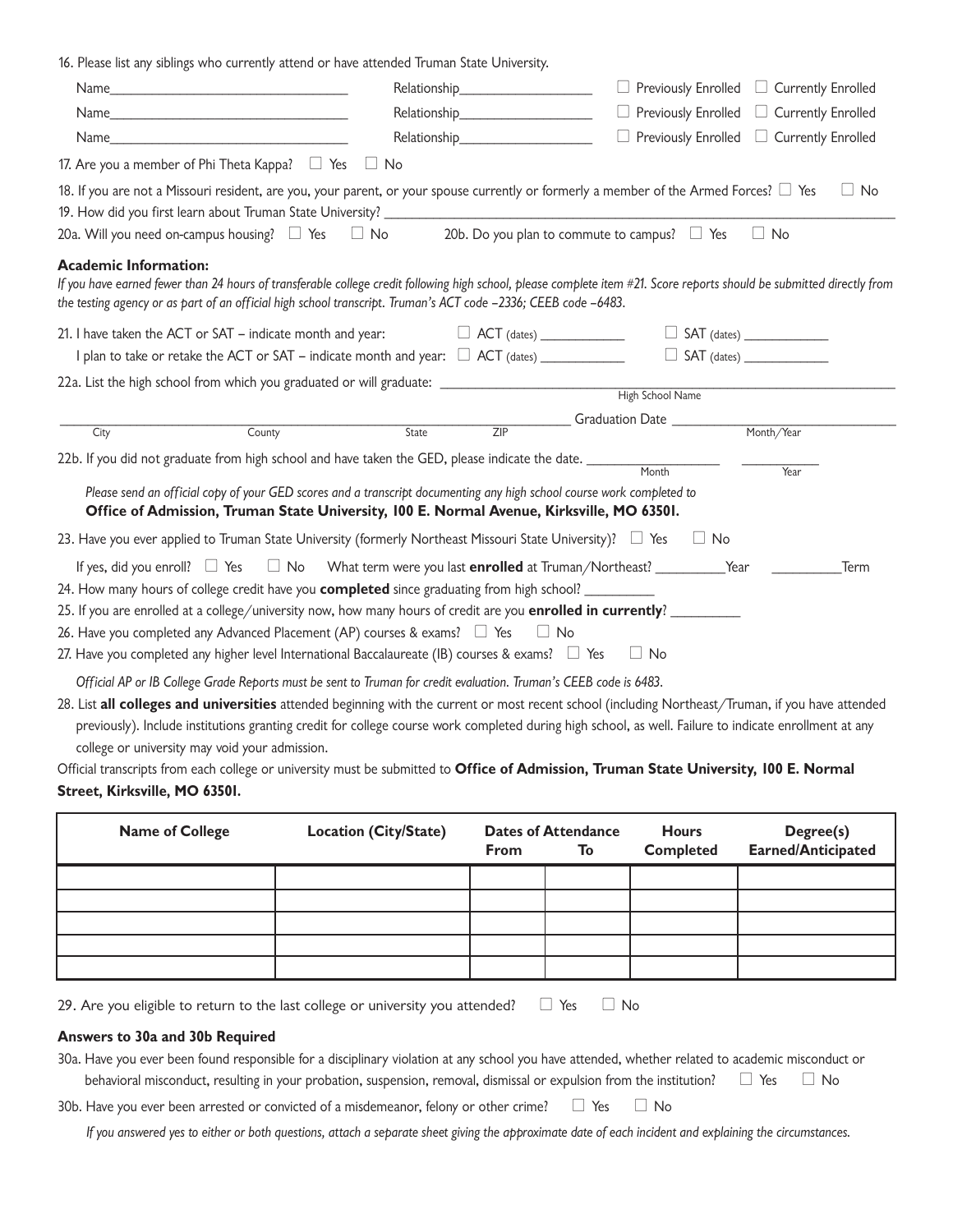31. If you have completed **fewer than 24 hours** of post high school college credit complete this form. (1 unit = 1 year of HS class) Also, request that your high school transcript be sent to:  **Office of Admission, Truman State University, 100 E. Normal Avenue, Kirksville, MO 63501.**

In the following section, please list courses in which you are currently enrolled and/or courses that you plan to complete prior to entering college.

| <b>Subject Area</b>           | <b>Course Title</b> | <b>Full Year</b><br><b>Course</b> | Semester I<br><b>Course</b> | <b>Semester 2</b><br><b>Course</b> |
|-------------------------------|---------------------|-----------------------------------|-----------------------------|------------------------------------|
| English                       |                     | $\overline{\phantom{a}}$          | $\overline{\phantom{a}}$    | $\Box$                             |
|                               |                     | $\Box$                            | $\Box$                      | $\Box$                             |
|                               |                     | $\overline{\phantom{a}}$          | $\overline{\phantom{a}}$    | $\Box$                             |
| Mathematics                   |                     | $\overline{\phantom{a}}$          | $\overline{\phantom{a}}$    | $\Box$                             |
|                               |                     | $\Box$                            | $\overline{\phantom{a}}$    | $\Box$                             |
|                               |                     | $\Box$                            | $\overline{\phantom{a}}$    | $\Box$                             |
| Social Studies                |                     | $\Box$                            | $\overline{\phantom{a}}$    | $\Box$                             |
|                               |                     | $\overline{\phantom{a}}$          | $\overline{\phantom{a}}$    | $\Box$                             |
|                               |                     | $\Box$                            | $\overline{\phantom{a}}$    | $\Box$                             |
| Science                       |                     | $\Box$                            | $\overline{\phantom{a}}$    | $\Box$                             |
|                               |                     | $\overline{\phantom{a}}$          | $\Box$                      | $\Box$                             |
|                               |                     | $\overline{\phantom{a}}$          | $\overline{\phantom{a}}$    | $\Box$                             |
| Fine Arts                     |                     | $\overline{\phantom{a}}$          | $\mathcal{L}_{\mathcal{A}}$ | $\Box$                             |
|                               |                     | $\Box$                            | $\overline{\phantom{a}}$    | $\Box$                             |
|                               |                     | $\Box$                            | $\overline{\phantom{a}}$    | $\Box$                             |
| Foreign Language              |                     | $\Box$                            | $\overline{\phantom{a}}$    | $\Box$                             |
|                               |                     | $\overline{\phantom{a}}$          | $\Box$                      | $\Box$                             |
|                               |                     | $\Box$                            | $\overline{\phantom{a}}$    | $\Box$                             |
| <b>Additional Course Work</b> |                     | $\overline{\phantom{a}}$          | $\overline{\phantom{a}}$    | $\Box$                             |
|                               |                     | $\overline{\phantom{a}}$          | $\Box$                      | $\Box$                             |
|                               |                     | $\Box$                            | $\Box$                      | $\Box$                             |

 PLEASE NOTE – Truman recommends students take a strong college preparatory high school curriculum including 4 years of English 3 years of math (4 years strongly recommended), 3 years of social studies/history, 3 years of science, 2 years of the same foreign language, and 1 year of fine arts. Recommended courses for the fourth year of math include trigonometry/analytic geometry, pre-calculus, calculus, math analysis, etc.